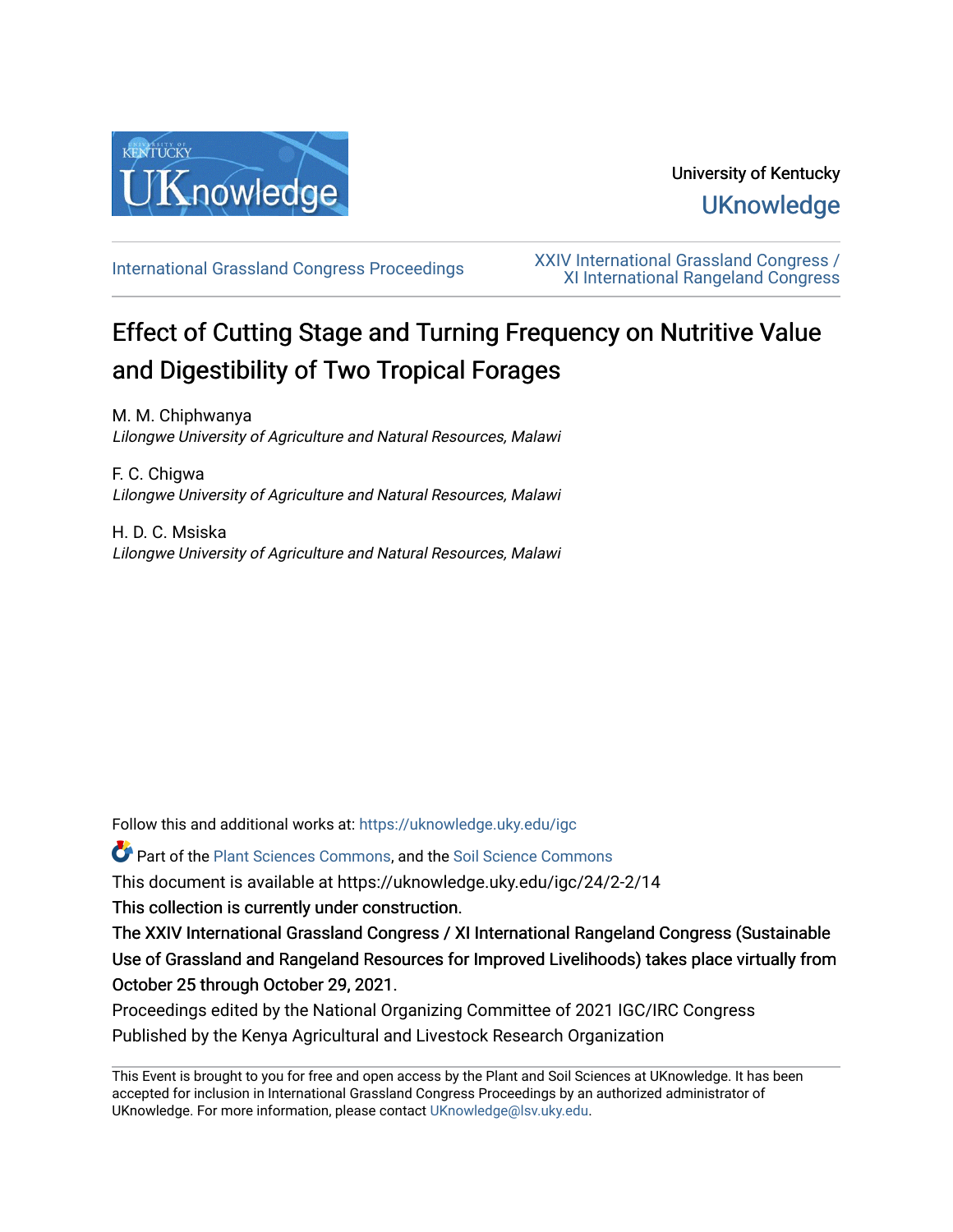# Effect of cutting stage and turning frequency on nutritive value and digestibility of two tropical forages

Chiphwanya, M.M.<sup>\*</sup>; Chigwa, F.C.<sup>\*</sup> & Msiska, H.D.C.<sup>\*</sup>

\**Department of Animal Science, Lilongwe University of Agriculture and Natural Resources, Bunda Campus, P.O. Box 219, Lilongwe, Malawi.*

**Key words**: cut-and-carry system, feed shortage, forage conservation, *in-vitro* digestibility, hay.

### **Abstract.**

In Malawi, feed shortage during the dry season (June-October) is a critical factor affecting smallholder dairying. Though suitable improved forages were long introduced, important parameters that indicate forage and hay quality for dry season feeding have been less well studied. This study evaluated the effect of cutting stage and turning frequency at drying of two tropical forages on nutrient composition and digestibility. A  $2<sup>3</sup>$ factorial experiment laid out in Randomized Complete Block Design was conducted in Mzuzu milk shed area. *Centrosema pubescens* and *Chloris gayana* were established on four plots (5m x 3m) each by 24 dairy farmers; two plots per forage species representing two cuts at 14 and 18 weeks. At harvest, biomass was partitioned and sun-dried as follows: first lot was turned once while the second lot was turned twice daily for four days. Forage hay samples were collected for nutrient composition analysis. All data were subjected to analysis of variance. The results showed that fibre components increased with stage of maturity while CP and digestibility declined but *Centrosema pubescens* retained quality attributes. There were no significant interactions between forage species, cutting stage and turning frequency. It is concluded that harvesting at 14 weeks produced hay with high nutritive value than at 18 weeks. Frequency of turning had no effect on nutritive value of the hay. It is recommended to promote cultivation of improved pastures for hay making to complement cut and carry system using natural pastures.

## **Introduction**

Smallholder dairy production is an important venture in Malawi contributing substantially to household food and income security for crop-livestock farmers (Tebug et al. 2012). Generally, production is characterized by low inputs of a small herd size ranging from two to four cows. The majority of smallholder dairy farmers confine their dairy cows and practice zero-grazing throughout the year, hence require a steady supply of highquality feeds to sustain milk production. However, feed shortage during the dry season (June-October) has been identified as a critical factor especially in the tropics and sub-tropics (Tebug et al. 2012). This problem stems from, among other reasons, high population pressure leading to less land allocated to improved pasture production which can be conserved for dry season. As a result, farmers rely on harvesting forages from natural communal grasslands. This practice is unsustainable, replete with immense challenges not least the low quality of the limited quantity of feed produced, and labour involved. The dry season feed gap is further compounded by some variations in rainfall pattern that negatively affects pasture production.

Suitable cultivated forages have long been introduced in Mzuzu milk shed area including *Panicum maximum*, *Pennisetum purpureum, Tripsacum andersonii, Chloris gayana* and *Centrosema pubescens.* These forages are still popular with farmers for their adaptability and ability to provide quality feed. Even where improved forages are adopted, quality drastically declines with maturity (Enoh et al. 2005). Further, while facilitating the curing process, excessive turning of forages during hay making affect leaf shattering especially for legume forage resulting in a decline in quality (Suttie 2000). Some forages do not withstand short cutting intervals, and so these critical points need to be studied and managed properly to enhance the nutrient profile of hays for improved utilization. Specifically, the study intended to generate information that would enable smallholder dairy farmers to know the appropriate stage to harvest and properly conserve *Centrosema pubescens* and *Chloris gayana* for dry season feeding.

## **Methods and Study Site**

**Study location.** The study was conducted in the Mzuzu Milkshed Area (latitudes 11° 27'S-11° 36'S and longitudes 34°0'E-34°17'E at an elevation of 1253 m asl), with annual average precipitation of 1389 mm and temperature of 17.7°C. Soils from primary production fields belong to the sandy loams or sand textural class. *Study design, field management and hay making.* A total of 24 farmers, six from each site, participated in the study. The experiment was a 2x2x2 factorial arrangement laid out in randomized complete block design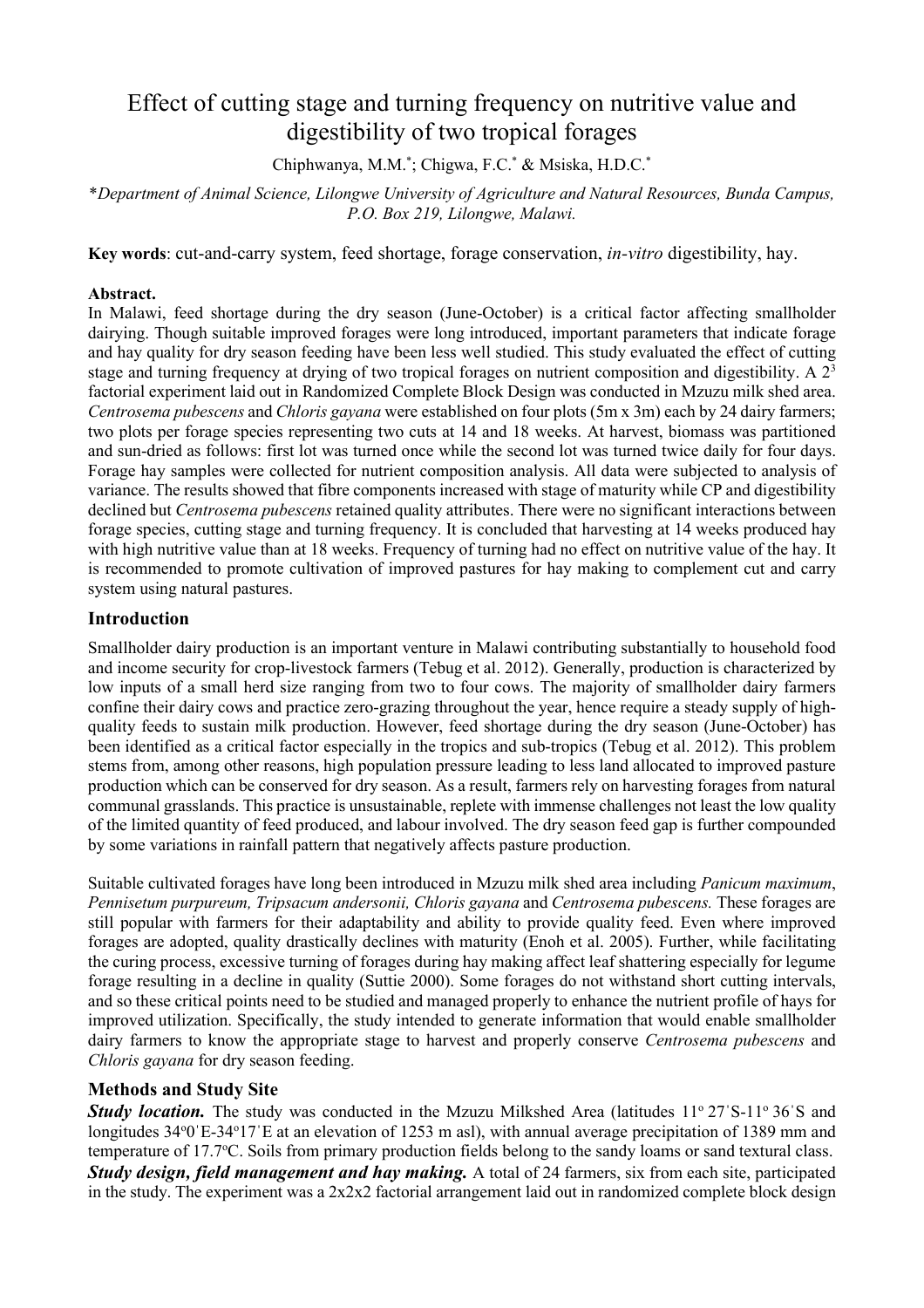(RCBD) replicated six times. Treatments were represented by forage species, cutting stage and turning frequency with site (milk bulking group) as blocks. *Centrosema pubescens* seed were planted on two adjacent plots (5 m x 3 m) at a seeding rate of 4 kg/ha per participating farmer to represent the two forage harvesting periods (14 and 18 weeks after planting – WAP). The seeds were sown in rows spaced at 15 cm along the length of the seed bed at a depth of 2-3 cm. *Chloris gayana* was sown at a seeding rate of 2 kg per hectare on well prepared and ploughed plots (5 m x 3 m) to give two harvesting periods as described for *Centrosema pubescens*. The seed was first mixed with di-ammonium phosphate (DAP) fertilizer at a rate of 50 kg/ha and broadcasted to the seed bed to ensure uniform plant densities. Using a small tree branch the seed bed was gently raked so that the seeds were lightly covered by a thin layer of soil. Planting for both forages in all the four sites was done within the third week of January, 2015. All agronomic practices were kept the same for all the sites and weeding was done by hand. Forages were harvested at 14 and 18 WAP. For *Centrosema pubescens*, plants were cut at a height of 8 cm above ground level while *Chloris gayana* was cut at a stubble height of 15 cm using sickles. Fresh biomass from each single plot were partitioned into two and dried as follows: the first sample was turned once while the second sample was turned twice daily for four days. Forages were sun-dried in the field until curing was complete and hay was ready for stacking at the farmyard.

*Nutrient composition determination.* All samples were prepared by grinding using a laboratory mill to pass through a 1 mm mesh screen, packed in airtight plastic containers. Analysis for DM, ash, CP and EE were determined using methods described by Association of Official Analytical Chemists [AOAC] (2002). Fibre components, NDF and ADF, were determined using the ANKOM<sup>200</sup>Fiber Analyzer (ANKOM Technology Corp., Fairport, NY). ANKOM technology method 3 using the DAISY*II* Incubator (ANKOM Technology Corp., Fairport, NY) was used to determine i*n vitro* dry matter digestibility (IVDMD). Gross energy content was determined in an oxygen bomb calorimeter (Parr 6100 Calorimeter, Parr Instrument Company, Moline, Illinois, USA).

*Statistical analyses.* The data were managed and analyzed with GenStat for Windows 17th Edition. Analysis of variance (ANOVA) using the General Linear Model was used as a statistical test. Means were separated using the Pearson's protected LSD at 95% confidence level.

#### **Results**

*Nutrient composition and digestibility of the cultivated forages.* A summary of nutrient composition and IVDMD of the forages is presented in Table 1. Overall, *Centrosema pubescens* had significantly higher CP, 132.9 g/kg DM, than *Chloris gayana*, 76.7g/kg DM (p<0.05). Both fibre fractions, NDF and ADF, were higher (p<0.05) in *Chloris gayana*, than in *Centrosema pubescens*. Considering the IVDMD, *Centrosema pubescens* was highly digestible (624.3g/kg DM) compared to *Chloris gayana*, (436.7g/kg DM) (p<0.05). **Table 1:** Nutrient composition and digestibility of cultivated forages (g/kg DM)

|            |                    |                    |             |                 | $\sqrt{2}$         |                   |                   |                    |  |
|------------|--------------------|--------------------|-------------|-----------------|--------------------|-------------------|-------------------|--------------------|--|
|            | DM                 | CР                 | <b>NDF</b>  | ADF             | $GE^{\dagger}$     | EE                | ASH               | <b>IVDMD</b>       |  |
| Centrosema | 902.9 <sup>b</sup> | 132.9 <sup>a</sup> | $622.3^{b}$ | $381.4^{b}$     | $16.19^{\rm a}$    | 55.8 <sup>b</sup> | 86.8 <sup>a</sup> | $624.3^{\circ}$    |  |
| C. gayana  | $906.4^{\circ}$    | 76.7 <sup>b</sup>  | $808.8^{a}$ | $501.6^{\rm a}$ | 14.46 <sup>b</sup> | 49.3 <sup>a</sup> | 89.4 <sup>a</sup> | 436.7 <sup>b</sup> |  |
| <b>SEM</b> | 0.10               | 0.21               | 0.75        | 0.64            | 0.14               | 0.06              | 0.25              | 0.51               |  |

ab means with different superscripts within a column are significantly different (p<0.05), DM=dry matter, CP=crude protein, NDF=neutral detergent fibre, ADF=acid detergent fibre, GE†=gross energy (MJ/kg DM), EE=ether extract, IVDMD=in vitro dry matter digestibility, SEM=standard error of mean

*Effect of cutting stage and turning frequency during drying on nutrient composition and digestibility of improved forages.* Table 2 presents data on nutrient composition and IVDMD of the forages as affected by the growing stage at cutting and the turning frequency during hay making. The analyses of variance for the 2 *x* 2 *x* 2 (forage type *x* cutting stage *x* drying method) interaction showed no significance (p>0.05) for all the variables. The results suggest that turning frequency during hay making did not significantly affect proximate components, gross energy and digestibility of the two forages at either of the two growth stages. However, a significant interaction was observed between forage species and cutting stage for both forages ( $p$ <0.05), with exception of NDF in *Centrosema pubescens* and ADF in *Chloris gayana* whose interactions were insignificant (p>0.05). Thus CP, EE, gross energy and IVDMD tended to drop with advanced maturity (18 WAP), but NDF concentrations in *Centrosema pubescens* were almost maintained contrasting with *Chloris gayana* whose concentration increased as harvesting was delayed.

**Table 2:** Nutritive value as affected by growth stage and turning frequency (g/kg DM)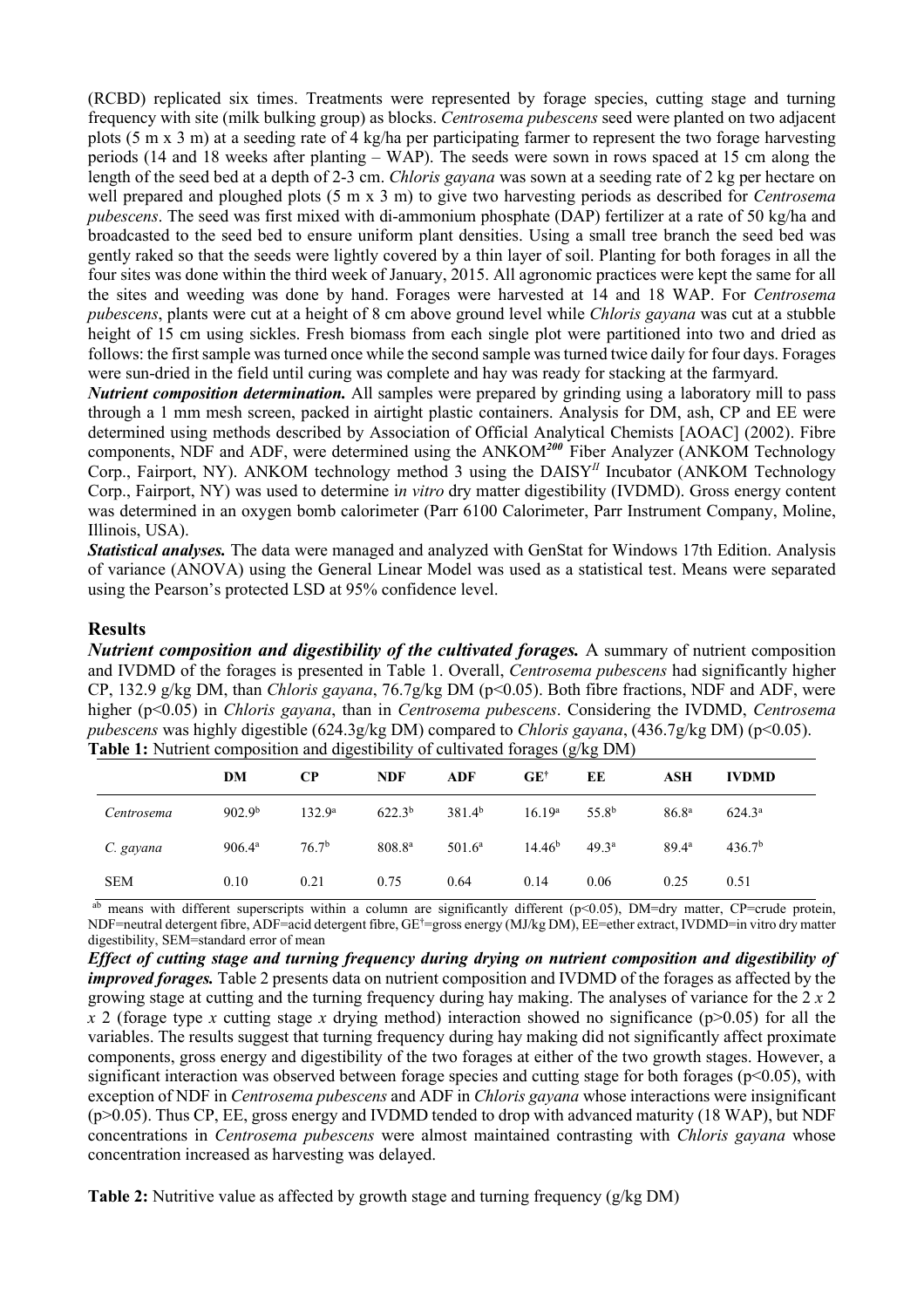| $\mathbf{F}$ | W  |                | M DM                | $\bf CP$           | <b>NDF</b>         | <b>ADF</b>         | $GE^{\dagger}$    | EE                | ASH                | <b>IVDMD</b>       |
|--------------|----|----------------|---------------------|--------------------|--------------------|--------------------|-------------------|-------------------|--------------------|--------------------|
| C p          | 14 | $\overline{1}$ | 893.0 <sup>b</sup>  | $138.3^{b}$        | $625.6^{b}$        | 363.7 <sup>d</sup> | $18.2^{\rm a}$    | $61.4^{\rm a}$    | 70.0 <sup>c</sup>  | 646.7 <sup>a</sup> |
|              |    | 2              | 883.5 <sup>c</sup>  | 151.7 <sup>a</sup> | 629.8 <sup>b</sup> | $369.9^{cd}$       | 17.8 <sup>a</sup> | 58.9 <sup>a</sup> | $72.0^\circ$       | 648.6 <sup>a</sup> |
|              | 18 | 1              | 917.1 <sup>a</sup>  | $118.6^{\circ}$    | 613.7 <sup>b</sup> | 400.2 <sup>b</sup> | $14.4^\circ$      | 52.2 <sup>b</sup> | $105.2^{\rm a}$    | 593.2 <sup>b</sup> |
|              |    | 2              | 918.1ª              | $123.0^\circ$      | 620.0 <sup>b</sup> | $391.6^{bc}$       | 14.3 <sup>c</sup> | 50.7 <sup>b</sup> | 100.1 <sup>a</sup> | 608.8 <sup>b</sup> |
| Cg           | 14 | $\overline{1}$ | 894.1 <sup>b</sup>  | 89.5 <sup>d</sup>  | 796.6 <sup>b</sup> | 500.2 <sup>a</sup> | 16.4 <sup>b</sup> | 53.0 <sup>b</sup> | 83.4bc             | 444.9 <sup>c</sup> |
|              |    | 2              | 890.7 <sup>bc</sup> | 88.1 <sup>d</sup>  | 791.0 <sup>b</sup> | $494.4^{\circ}$    | 16.1 <sup>b</sup> | 52.6 <sup>b</sup> | $81.7^{bc}$        | $458.4^\circ$      |
|              | 18 | $\mathbf{1}$   | $921.5^{\circ}$     | 66.1 <sup>e</sup>  | 816.0 <sup>a</sup> | $501.5^{\circ}$    | 12.7 <sup>d</sup> | 45.7 <sup>b</sup> | $98.4^{\rm a}$     | 410.3 <sup>d</sup> |
|              |    | 2              | 919.2 <sup>a</sup>  | 62.9 <sup>e</sup>  | 831.7 <sup>a</sup> | 510.6 <sup>a</sup> | $12.6^{\rm d}$    | 45.9 <sup>c</sup> | $94.2^{ab}$        | $433.2^{cd}$       |
| <b>SEM</b>   |    |                | 0.19                | 0.42               | 1.50               | 0.90               | 0.28              | 0.13              | 0.50               | 1.02               |

abcde means with different superscripts within a column are significantly different (p<0.05), DM=dry matter, CP=crude protein, NDF=neutral detergent fibre, ADF=acid detergent fibre, GE†=gross energy (MJ/kg DM), EE=ether extract, IVDMD=*in vitro* dry matter digestibility, F=Forage species, W=cutting stage (weeks), M= turning protocol, Cp.=*Centrosema pubescens*, Cg=*Chloris gayana*, SEM= standard error of mean.

#### **Discussion**

The nutrient composition values reported provide background information vital in diet formulation for dairy cattle. *Centrosema pubescens* ranked highly in terms of CP, energy, digestibility and low fibre concentration compared to *Chloris gayana*. These differences can be explained by inherent characteristics of each species related to physiology and the ability to extract and accumulate nutrients from the soil and/or the capacity of a leguminous plant to fix atmospheric nitrogen. Dzowela (1990) reported slightly comparable values, with variations attributed to growing conditions, management during hay making which lead to differences in leaf: stem ratio, which has a major effect on differences in CP and fibre especially among legume forages. For both forages, the levels of CP in the hay exceeded the minimum of 75 g/kg DM suggested as necessary for optimum rumen function (van Soest 1994). CP levels in *Centrosema pubescens* also fall within the 100-180 g/kg DM range described by Moran (2009) to support lactation requirements of dairy cattle. The results confirm the potential of the two forage hays to improve the diets of dairy cattle during critical months. *Centrosema pubescens* was highly digestible attributed to high concentrations of readily degradable fractions such as CP as compared to high fibre fractions in *Chloris gayana*.

In respect of the growth stage at harvest, as plants develop physiologically from vegetative to reproductive phases, there is an increased stem fraction compared to the leaf fraction. Stem elongation is accompanied by an accumulation of hemi-cellulose, cellulose and lignin, which provide strength to the plant. This accumulation dilutes the readily degradable cell contents such as CP and crude fat thereby reducing the overall quality of forage hays harvested at 18 WAP. For *Centrosema pubescens*, the NDF concentration at 18 WAP tended to be lower than at 14 WAP, supporting earlier reports that improved legumes do not accumulate more cell wall components as is apparent in tropical grasses. Assessing the adequacy of the *Chloris gayana* hay, the CP content at 18 WAP was lower than recommended for a healthy rumen function (van Soest 1994) so too the IVDMD value. Stage of maturity is the most important of all the factors affecting hay quality (Enoh et al*.* 2005) and the one in which the greatest progress can be made. Therefore, harvesting forages at 14 WAP optimizes nutrient composition and offer quality hay that would support animal nutritional needs during the critical period.

No significant variations were observed between the two drying methods in this study. This finding is inconsistent with previous studies (Suttie 2000) which described losses in hay quality owing to poor weather conditions, mechanical influences and respiration, allied with the effects of turning and raking hay, which led to leaf shattering and decreased quality in terms of biomass and nutrients such as protein. Findings in this study